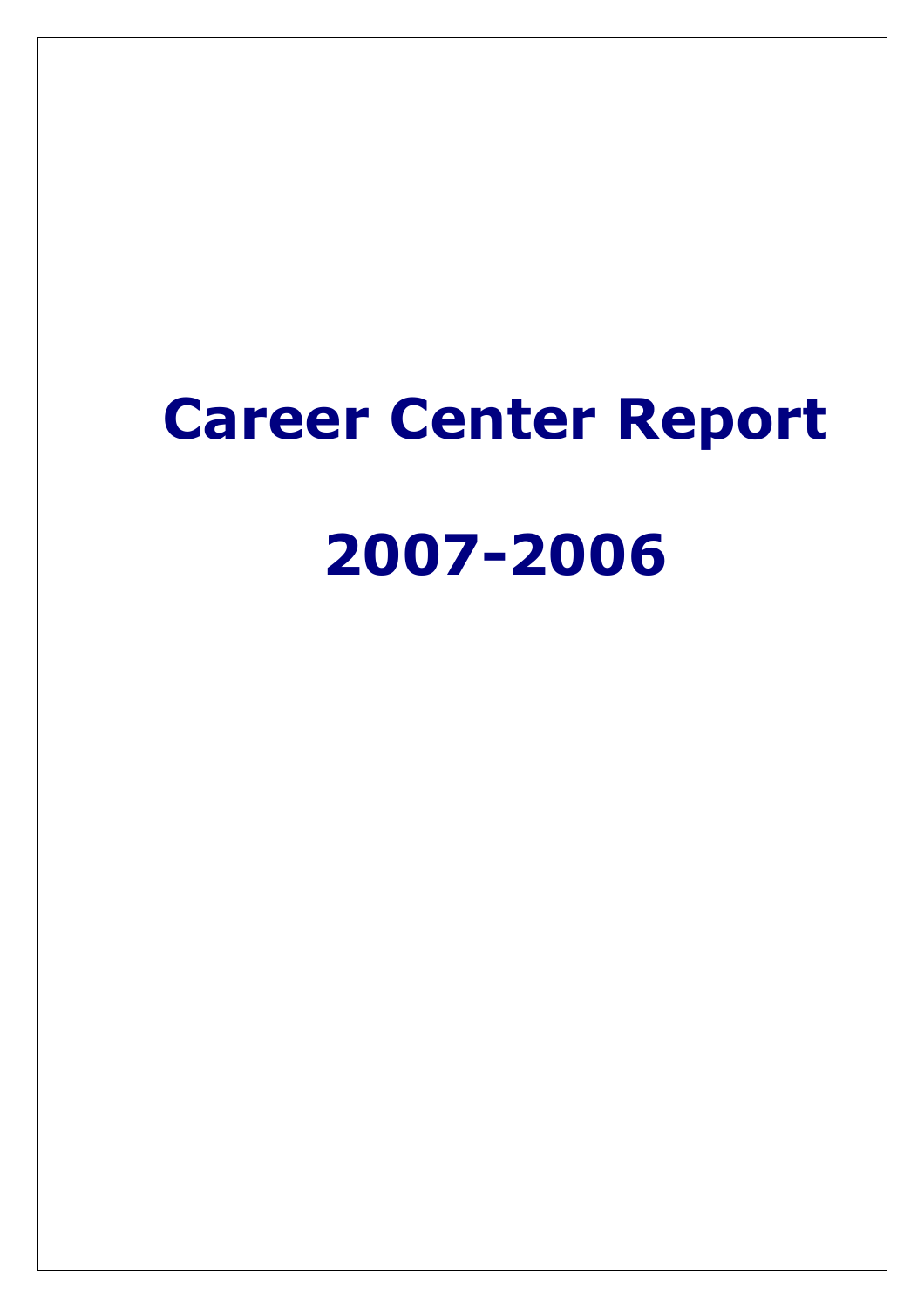#### I. Mission and Purpose

The mission of the AUCA Career Center is to enhance and support the academic mission of the University through high quality comprehensive career services and programs, which will assist students and alumni in meeting their career development goals.

To fulfill its mission Career Center focuses on:

- Providing career planning services to students and alumni;
- Coordinating field experience educational opportunities including internships and community service/volunteerism for students;
- Provide opportunities for job placement and transition services for AUCA students and alumni.

The purpose of the Career Center is to provide active support to current AUCA students and alumni in planning their academic and professional careers.

## II. Career Services, Events, and Activities

#### 1. Workshops

The Career Center workshops are aimed at the development of selfmarketing skills among the AUCA students.

| # |                                                       | <b>Invited guest</b><br>speakers/Career Center                                                                                                                                         |                                 | <b>Students</b><br><b>feedback</b>        |
|---|-------------------------------------------------------|----------------------------------------------------------------------------------------------------------------------------------------------------------------------------------------|---------------------------------|-------------------------------------------|
|   | <b>Workshop name</b>                                  | professionals                                                                                                                                                                          |                                 | Date held evaluation                      |
|   | 1 Thinking of<br>graduate school?<br>Getting started. | AUCA alumni: Abdujalil<br>Abdurasulov, Azamat Akeleev, 15, 2006<br>Kamila Mateeva, Nurzat<br>Myrsalieva.                                                                               | September <sup>4,3</sup> out of | possible 5                                |
|   |                                                       | <b>International Agencies: World</b><br>Bank, ADB, Soros Foundation,<br>IREX, and DAAD.                                                                                                |                                 |                                           |
|   | 2 Why Career<br>Planning?                             | Kathy Lee Arcuino, IREX;<br>Slastnikova Natalia, Executive<br>Director of Leadership<br>Development, Akeleev Azamat<br>MBA Chair, Djuraeva Lira<br><b>Career Services Coordinator.</b> | February<br> 9, 2007            | $\boldsymbol{4,2}$ out of<br>possible $5$ |
|   | 3 How to be<br>successful at<br>Career Fair           | Slastnikova Natalia, Executive<br>Director of Leadership<br>Development, Djuraeva Lira,<br><b>Career Services Coordinator.</b>                                                         | April 17,<br>2007               |                                           |
|   | 4 Writing resume.                                     | Slastnikova Natalia, Executive                                                                                                                                                         | May 2,                          | $\boldsymbol{4.5}$ out of                 |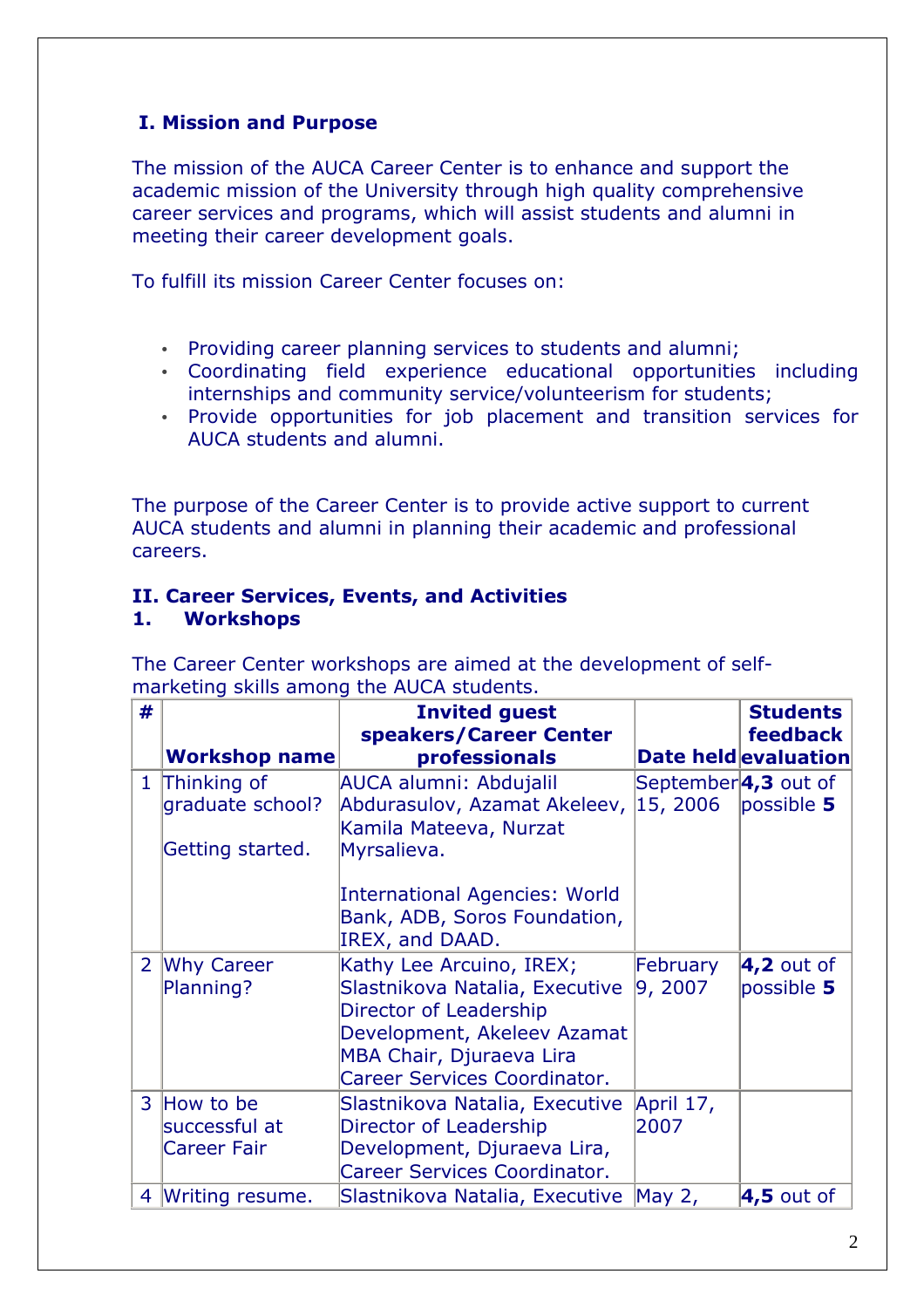|                             | Director of Leadership<br>Development.                                                                                  | 2007               | possible $5$                        |
|-----------------------------|-------------------------------------------------------------------------------------------------------------------------|--------------------|-------------------------------------|
| 5 Interview<br>preparation. | Djuraeva Lira,<br>Career Services Coordinator.                                                                          | May 8,<br>2007     | $5$ out of<br>possible 5            |
| 6 Cover Letter.             | Slastnikova Natalia, Executive<br>Director of Leadership<br>Development, Djuraeva Lira,<br>Career Services Coordinator. | May $11$ ,<br>2007 | $\vert 4, 6$ out of<br>possible $5$ |

#### 2. Career Exploration Days

Career Exploration Day event is designed to give an idea to the AUCA students on how, where, in what fields of the contemporary world of business they will be able to apply their knowledge, skills, and experience gained while studying at AUCA. While working on the agenda of these events Career Center professionals tend to invite representatives of various sectors, including - state agencies, business and commercial sector, NGOs, and international organizations. AUCA alumni are the most valuable guest speakers.

| #              |                                                     | <b>State agencies/Business</b><br>companies/International                                                                                                               |                                          | <b>Students</b><br><b>feedback</b> |
|----------------|-----------------------------------------------------|-------------------------------------------------------------------------------------------------------------------------------------------------------------------------|------------------------------------------|------------------------------------|
|                | <b>Program</b>                                      | organizations                                                                                                                                                           | <b>Date held</b>                         | evaluatio                          |
|                |                                                     | invited and participated                                                                                                                                                |                                          | n                                  |
| $\mathbf{1}$   | Sociology                                           | "SIAR-Bishkek"*, UNICEF,<br>"Sky Mobile"*, M-Vector.                                                                                                                    | October 13,<br>2006                      | $\vert$ 4 out of<br>possible 5     |
| $\overline{2}$ | Economics<br>and BA                                 | Ministry of Economy and<br>Finance, Demir Kyrgyz<br><b>International Bank,</b><br>AisaUniversalBank, "Shoro"<br>Company, "Deloitee"*.                                   | December 06, $\vert 4, 2$ out of<br>2006 | possible $5$                       |
| $\mathbf{3}$   | <b>Journalism</b><br>and Mass<br>Communicati<br>lon | "Rossiskaya" Newspaper,<br>NTS TV*,<br>"24.kg" Information agency,<br><b>ADB - External Relations</b><br>office,<br>"Sky Mobile" - PR Office,<br>"Raketa TV" Production | January 24,<br>2006                      | $3,7$ out of<br>possible 5         |

During the 2006-2007 academic year AUCA Career Center conducted Career Exploration Days for the students and alumni of the following programs: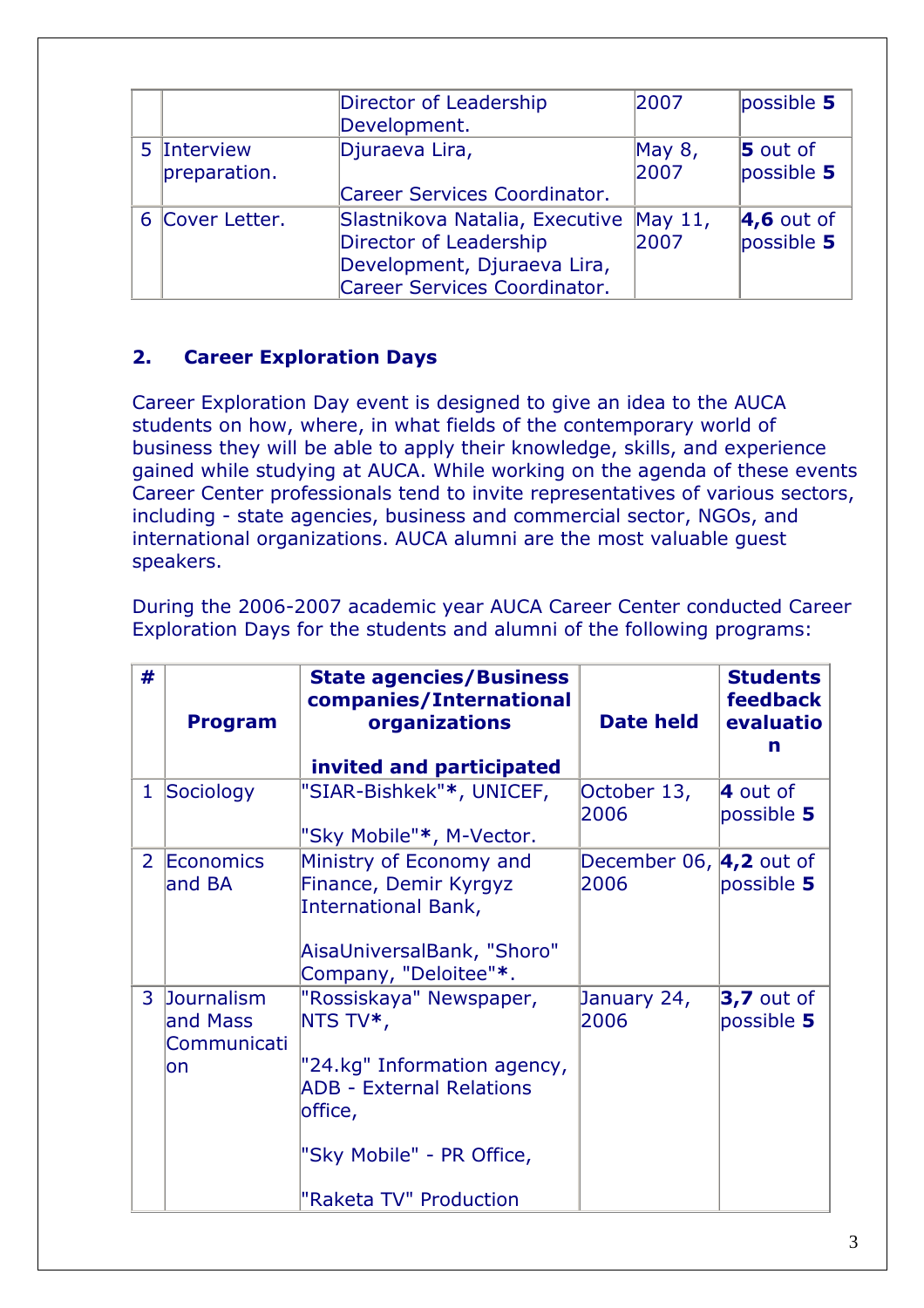|                |                                | studio.                                                                                                                                |                           |                                         |
|----------------|--------------------------------|----------------------------------------------------------------------------------------------------------------------------------------|---------------------------|-----------------------------------------|
| $\overline{4}$ | Software<br>Engineering        | "Ikeen Group", "Akforta",                                                                                                              | February 21,              | $\vert 4, 1 \vert$ out of<br>possible 5 |
|                |                                | "Continent" Group.                                                                                                                     | 2007                      |                                         |
| 5              | Law                            | Ministry of Justice, US<br>Embassy, "Kalikova &<br>Associates" Law firm*,<br>"SaryJaz"* Mineral Mining<br>Company - Law department.    | March 7, 2007 4,3 out of  | possible 5                              |
| 6              | Psychology                     | AUCA professors, "Save the<br>Children" Denmark, "The<br>School of Future Elite",<br>"Eronet"* HR Office,<br>"KenTor"* PR Office.      | April 6, 2007             | $\vert 4, 1 \vert$ out of<br>possible 5 |
| $\overline{7}$ | <b>ICP</b>                     | Ministry of Foreign Affairs,<br>Institute on War and Peace<br>Reporting*, Institute for<br>Public Policy*,<br>HESP/Soros*.             | April 27, 2007 3,9 out of | possible 5                              |
| 8              | Cultural<br>land<br>Archeology | "Aigine" Research Center*,<br>Anthropology US Embassy*, Swiss<br>Cooperation Office, "Shoro"*<br>Company, "Alfa-Marketing"<br>Company. | May 4, 2007               | 4,5 out of<br>possible 5                |

\* Participants AUCA Alumni.

## 3. On-Campus Presentation

During this academic year Career Center professionals organized a number of on-campus presentations on career planning and development issues.

| #           |                                                       |                                                                                                 |                      | <b>Students</b><br>feedback      |
|-------------|-------------------------------------------------------|-------------------------------------------------------------------------------------------------|----------------------|----------------------------------|
|             | <b>Theme</b>                                          | <b>Presentation</b><br>provided by                                                              | <b>Date held</b>     | evaluation                       |
| 1           | Part-time job<br>opportunities                        | Mr. Murat Sultanbekov, September 29,<br>President,<br><b>GMC Translation</b><br><b>Services</b> | 2007                 | $\vert$ 4,6 out of<br>possible 5 |
| $ 2\rangle$ | <b>International</b><br>leducational<br>opportunities | <b>KIMEP University</b>                                                                         | November 16,<br>2007 |                                  |
| 3           | Dynamics of NGOs                                      | Ms. Kathy Lee Arcuino, November 17,<br>Program Manager,<br><b>IREX</b>                          | 2007                 | $\vert 4,5$ out of<br>possible 5 |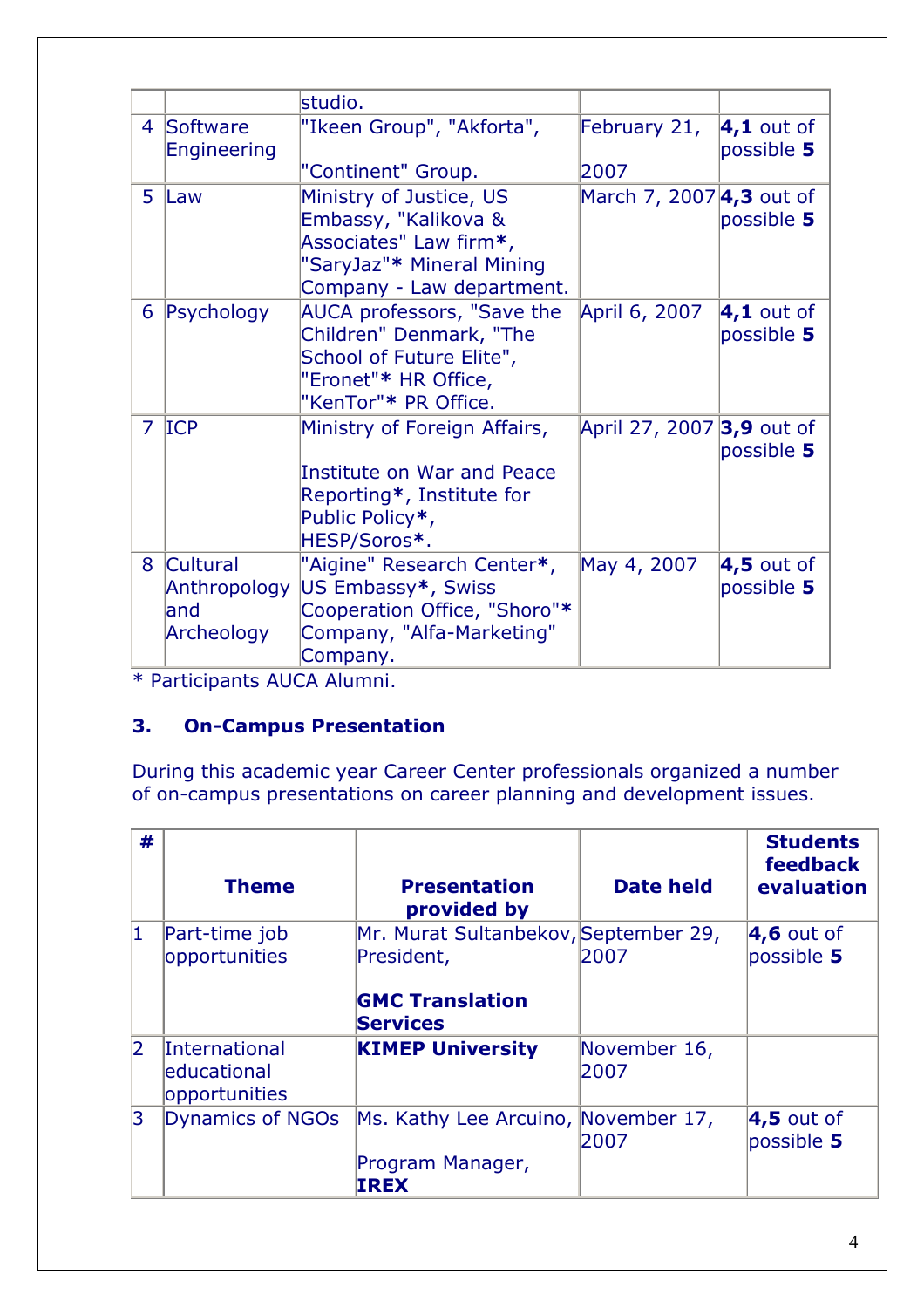| 4 | <b>International</b><br>Internship<br>Opportunities                         | Ms. Elina Borzenko,<br>President of <b>AIESEC</b><br>Kyrgyzstan,<br>International students'<br>organization | November 30,<br>2007 | $4,4$ out of<br>possible 5      |
|---|-----------------------------------------------------------------------------|-------------------------------------------------------------------------------------------------------------|----------------------|---------------------------------|
| 5 | <b>Greening Your</b><br><b>World by Greening</b><br><b>Your Career</b>      | Prof. Martin<br>Ossewarde,<br><b>AUCA</b>                                                                   | March 23, 2007       | <b>3,8</b> out of<br>possible 5 |
| 6 | <b>International</b><br>Graduate School                                     | Ms. S. Howlett,<br>Professor,<br><b>Central European</b><br><b>University</b>                               | March 30, 2007       |                                 |
| 7 | Economic<br>Development of the<br><b>Kyrgyz Republic</b>                    | Mr. Roger Robinson,<br>Country Manager,<br><b>World Bank Office in</b><br>the KR                            | April 18, 2007       | $3,9$ out of<br>possible 5      |
| 8 | Career<br>Opportunities with<br><b>Sky Mobile and</b><br><b>Aiten Group</b> | <b>Sky Mobile LLC</b><br><b>HR Department</b><br><b>Aiten Group HR</b><br>Department                        | June 13, 2007        | $4,5$ out of<br>possible 5      |

#### 4. Company visits

Company visit event is designed to show the students the insides of business companies and make them comprehend how various departments interact with each other and deliver products and/or services for their customers and clients.

| # | <b>Company visited</b>                | <b>Number of</b><br><b>students</b><br>participated | <b>Date held</b>                         | <b>Students</b><br><b>feedback</b><br>evaluation |
|---|---------------------------------------|-----------------------------------------------------|------------------------------------------|--------------------------------------------------|
|   | Haytt Regency Bishkek, Visit<br>$\#1$ | 15                                                  | October 25,<br>2007                      |                                                  |
|   | 2 Haytt Regency Bishkek, Visit<br>#2  | 13                                                  | November 24, $\vert 4, 7$ out of<br>2007 | possible 5                                       |
|   | 3 Haytt Regency Bishkek, Visit<br>#3  | 12                                                  | March 9,<br>2007                         |                                                  |
| 4 | World Bank Office,                    | 10                                                  | March 30,<br>2007                        | <b>5</b> out of<br>possible $5$                  |
|   | <b>Youth Open House</b>               |                                                     |                                          |                                                  |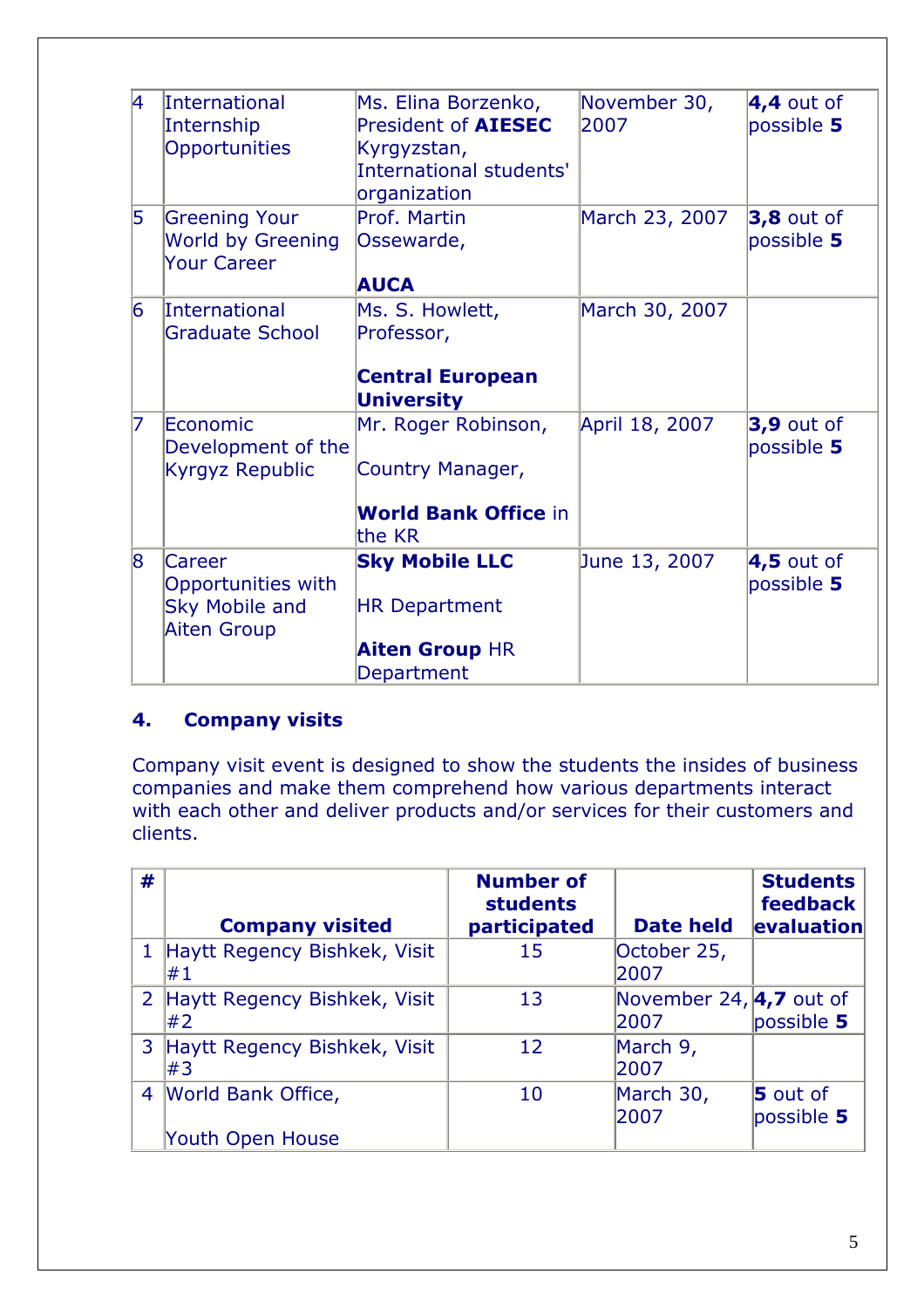## 5. Individual Career Counseling

During this year we provided a number of students of different programs and alumni with individual career counseling. Mostly, in the beginning of the Fall semester 2006 students were interested in consultations on graduate school both in the countries of the former Soviet Union and Western countries, as this time period of time is time of applying to graduate school. At the end of the Spring semester 2007 students were mostly interested in summer internships, they still approach career center professionals for counseling on how and where they would be able to get an internship. We provide them with useful information on how to apply for internship in the companies of their interests and we also give them contact information on our partners who are ready to have interns from AUCA.

During the Spring semester 2007 Career Center professionals worked out a schedule of career counseling hours. Students were informed on the schedule of career counseling hours by e-mail and announcement on the Career Center board. Due to the lack of working space at the Career Center, the consultations were conducted in the Business clinic.

Next year, the group of trained AUCA students will be providing individual consultations on career planning and development. These students were selected by the Career Center professionals from those students who took the elective course on Career Planning and Development taught by the Career Center professionals under the BA program. The individual consultations will be conducted under close guidance and supervision of the Career Center professionals.

#### 6. Career Planning and Development Academic Course

During the Spring semester 2007, Career Center professionals conducted elective 2 credit hours course on Career Planning and Development. The course was taught both in Russian and English languages. This course was designed to guide students through the career exploration and planning processes and to provide the strategies and skills necessary for a lifetime of career-related decision making. The main objectives of the course are:

- Become acquainted with concepts of career planning, offering a systematic approach to life long career decision making;
- Identify and evaluate interests, skills, values, and lifestyle preferences and relate them to educational and career planning;
- To understand the process of career development;
- Learn about resources and information that can be utilized in career decision making and goal setting when exploring academic and career options;
- Develop decision-making skills and a plan for reaching self-determined goals;
- Learn basic job search skills and strategies;
- Begin to take an active role in the career planning process.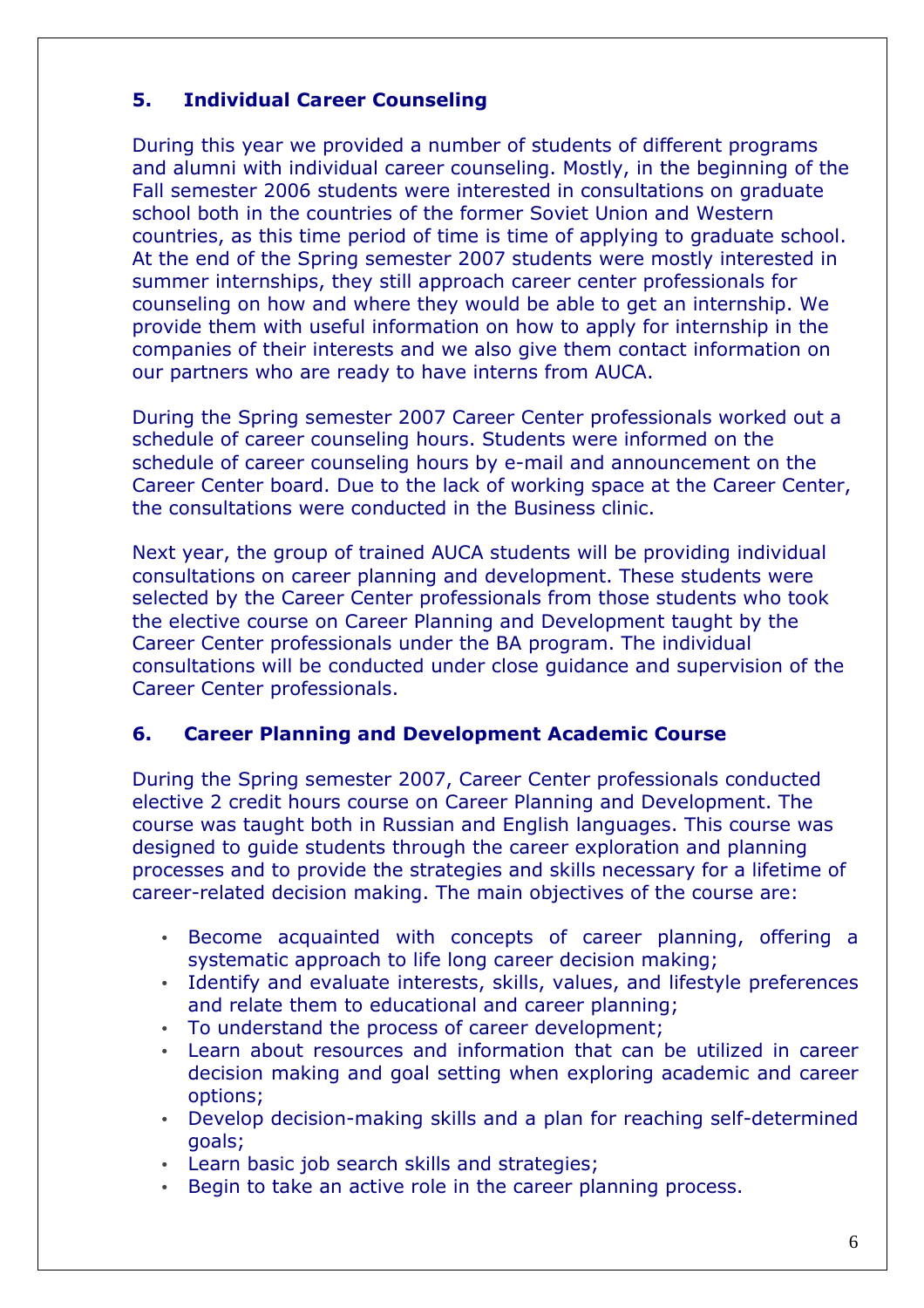On the Russian language course there were 15 students and on English 18 students.

## 7. Career Center Newsletter

The first issue of the Career Center Newsletter came out in the first month of Career Center operation in September 2006. Periodicity of the Newsletter is once a month. The Newsletter is meant to reach AUCA students and alumni and potential employers. The Newsletter consists of the following useful information on Career planning and development. Most of the issues contain such sections as:

- Upcoming Career Center events;
- Alumni adviser corner;
- Vacancy and internship announcements and other.

The Newsletter is distributed to the AUCA students and alumni via e-mail and the hard copy of the newsletter is hanged out on the Career Center board.

## 8. Career Center Booklet

In order to facilitate the process of business and community outreach for partners of the AUCA Career Center a booklet was designed and published. The booklet contains information on activities of the Career Center and services provided both for the potential employers and AUCA students and alumni. It welcomes business companies and other potential employers for cooperation and partnership. It also contains Career Center's full contact information. The booklet was published in Russian.

## 9. Career Center Website

The group of AUCA Career Center volunteers received a task to gather information for the AUCA Career Center website. The website contains the following information:

- Employers' manual information on how to become Career Center's partner, what kind of services are provided for the employers, etc; employers also can place a vacancy on this site;
- Information on national and international recruiting agencies;
- Graduate school information;
- Grants and scholarship information;
- National and international internships;
- Handy information on self-marketing including:
	- o Resume writing;
	- o Cover letter;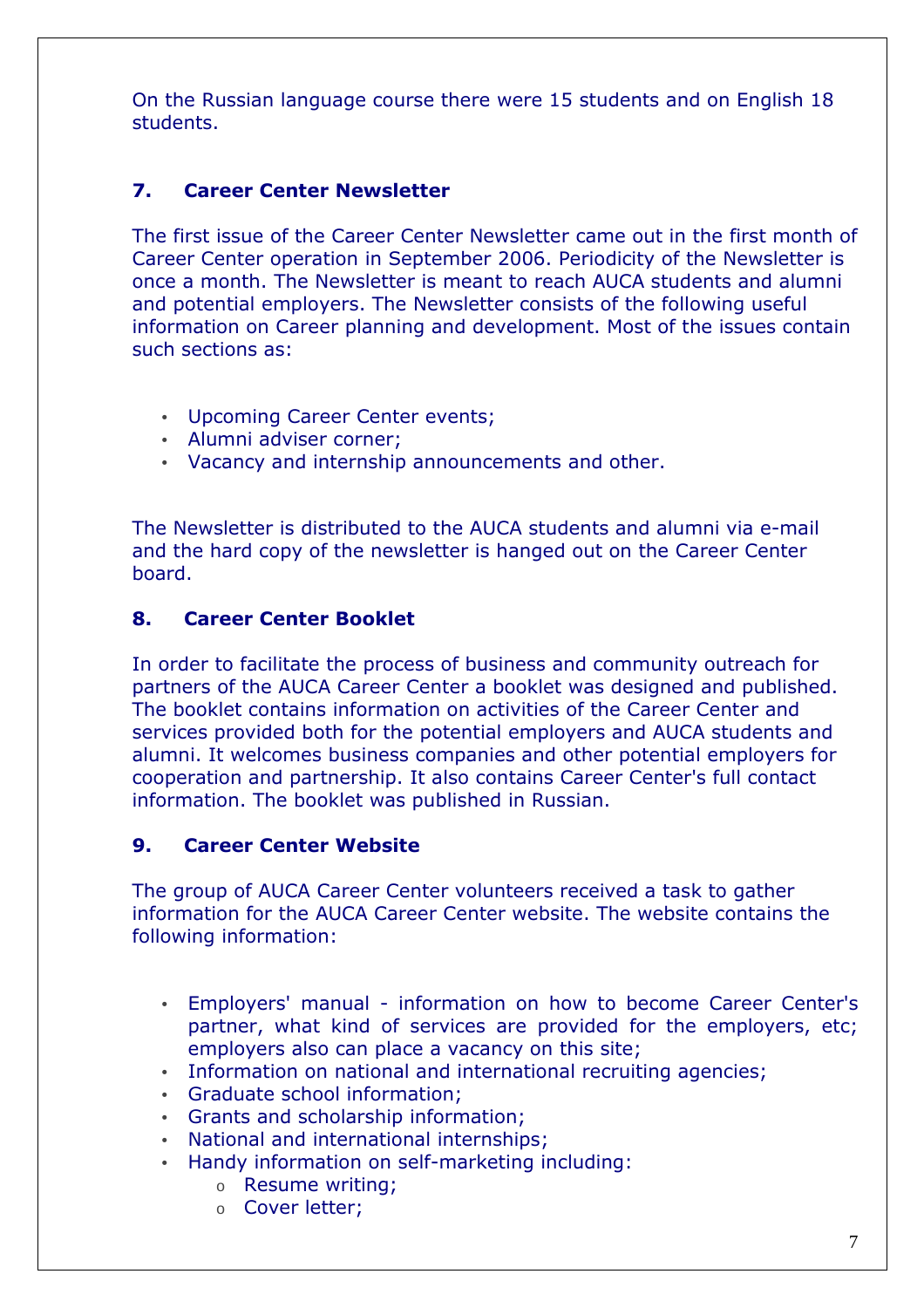- o Interview preparation;
- o Job search Strategies;
- o Career plan timeline;
- Students' national and international conferences, workshops, and seminars;
- Summer schools.

The URL of the Career Сenter website is http://www.career.auca.kg/ or via the AUCA website: AUCA resources/AUCA Career Center.

#### 10. "Young Specialist - 2007" Joint Career Fair

This year association of higher educational institutions "Education Network" organized joint Career Fair called "Young Professional 2007." More than 17 higher educational institutions and over 30 business companies, international organizations, and NGOs participated at the fair. AUCA Career Center contributed a lot to the organization process of the fair. This event was supported by the Ministry of Education of the Kyrgyz Republic.

Career Fair took place on April 20, 2007 on the territory of "Manas" University. The fair gave a great opportunity to the AUCA students to see what kind of requirements contemporary employer seeks in its potential staff members. They were also able to fill in questionnaire forms offered by the business participants of the fair and be included into the HR databases of different companies. For potential Kyrgyz employers it was a good chance to meet students and interact with them and see what kind of professional potential they possess.

The main goal of the Career fair was to assist students of various higher educational institutions and alumni considerably in their job search and to assist potential employers in the process of vacancies fulfillment. During the official part of the fair representatives of some companies made presentations on career opportunities and HR policies in their companies.

Moreover, before the fair we collected e-resumes of our students both that were participating at the Career fair and those ones who could not come. Those resumes were included into the almanac of resumes of alumni - 2007 of higher educational institutions, recorded to CDs and those CDs were distributed among the employers at the fair.

#### 11. Miscellaneous Services and Activities:

In addition to the main activities, services, and events AUCA Career Center professionals perform the following small-scale but very important services and activities: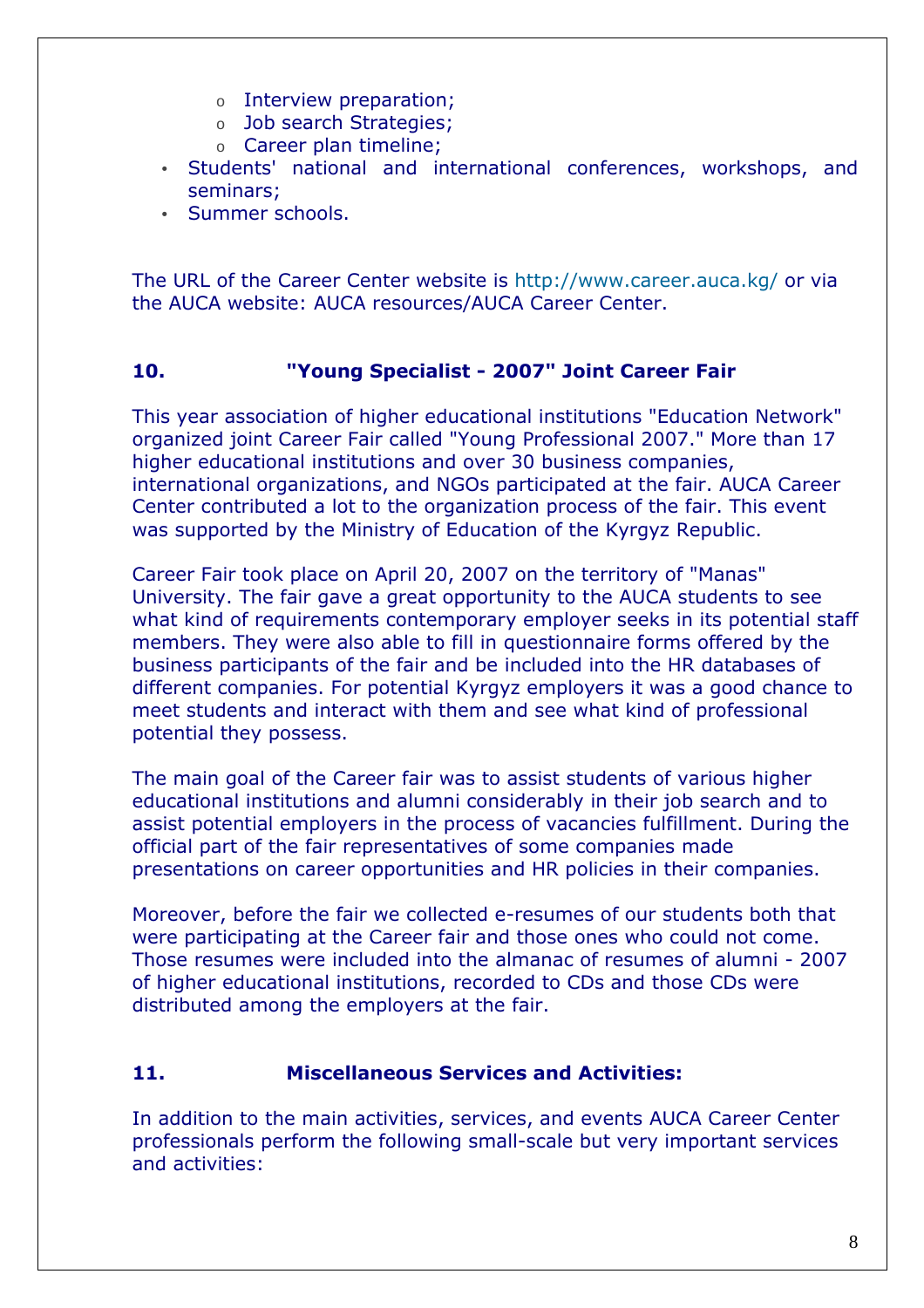## § Internships and Vacancy Announcements Distribution:

At least once a week, we send out to the AUCA students and alumni announcements on vacant positions or internships in various companies. Thanks to this kind of distributions and according to the feedback, which were able to receive more than 20 students were hired by various companies and about 10 students were accepted as interns. It should be pointed out here that it is extremely difficult to get a feedback either from companies or students after they use Career Center services.

Among the companies that use our services on vacancy and internship announcement are such prominent and well-known business companies, international organizations, and NGOs as:

- Ø Shoro;
- Ø Sky Mobile (BITEL, MobiCard);
- Ø International Business Council;
- Ø Deloitte;
- Ø Clientterra;
- Ø DFID;
- Ø Forester;
- Ø Bishkek Business Club;
- Ø Demir Kyrgyz International Bank;
- Ø BimoCom (MegaCom);
- Ø Kyrgyz Concept;
- Ø International Monetary Fund;
- Ø Institute for Public Policy and others.

#### § Employers Database:

At the beginning of this academic year we worked out special form for potential employers, which was sent to the representatives of different companies, international organizations, and NGOs via various electronic distributions. The form contains contact information and enumerates activities and events in which the employers can participate. We continued making business contacts within this academic year and supplementing our employers database. Among the most strategically important partners in our database we have such companies as:

- Ø Ministry of Economic and Finance;
- Ø National Bank of the Kyrgyz Republic;
- Ø Asian Development Bank;
- Ø AsiaUniversalBank;
- Ø Demir Kyrgyz International Bank;
- Ø Haytt Regency Bishkek;
- Ø US Embassy;
- Ø GMC Translation Services;
- Ø Sky Mobile;
- Ø NTS TV Channel;
- Ø International Business Council;
- Ø Bishkek Business Club;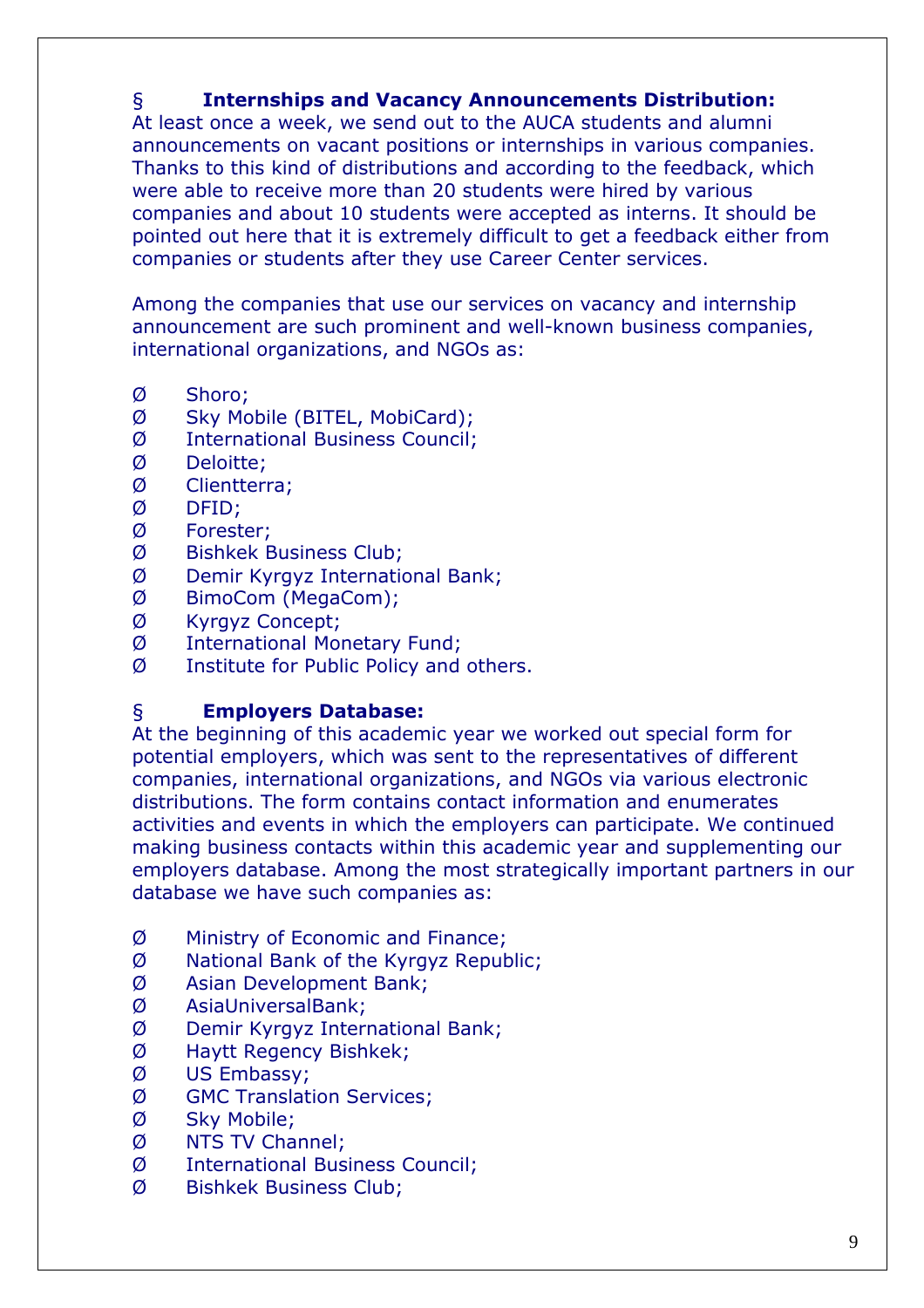- Ø Deloitte;
- Ø Kyrgyz Concept;
- Ø Forester;
- Ø Shoro;
- Ø M-Vector and others.

This database is very helpful in terms of planning ahead and attracting more potential employers to become AUCA Career Center partners.

In addition to this form for potential employers, special form for companies was worked out so that employers would be able to place their vacancies. The form contains all the necessary information on the vacancy posted, including the following issues:

- o Primary requirements for the candidates;
- o Primary responsibilities;
- o Vacancy opening and closing dates;
- o Contact information;
- o Salary range;
- o Description of the company; and
- o Length of hire.

#### § Informational Handouts:

As mentioned above at the beginning of the last semester informational handouts on self-marketing techniques were worked out by the Career Center professionals. The following subjects were covered:

- o Career plan timeline;
- o Cover letter writing;
- o Resume writing;
- o Interview preparation; and
- o Job search strategies.

Since the beginning of the last semester these handouts are available for any AUCA student or alumni at the boxes on Career Center Board. They are also available on the AUCA Career Center website in the Useful information section.

#### § Assistance in organization of job and internship tests to the potential employers among the AUCA students and alumni.

As mentioned above Career Center possesses a number of helpful partners. Most of them provide AUCA students with internships and jobs. At the end of the Spring semester 2007 Career Center was conductive to Deloitte while HR management of this company conducted tests for AUCA and students of other higher educational institutions. As result of those tests and further HR policies 12 AUCA alumni were hired to work at Deloitte.